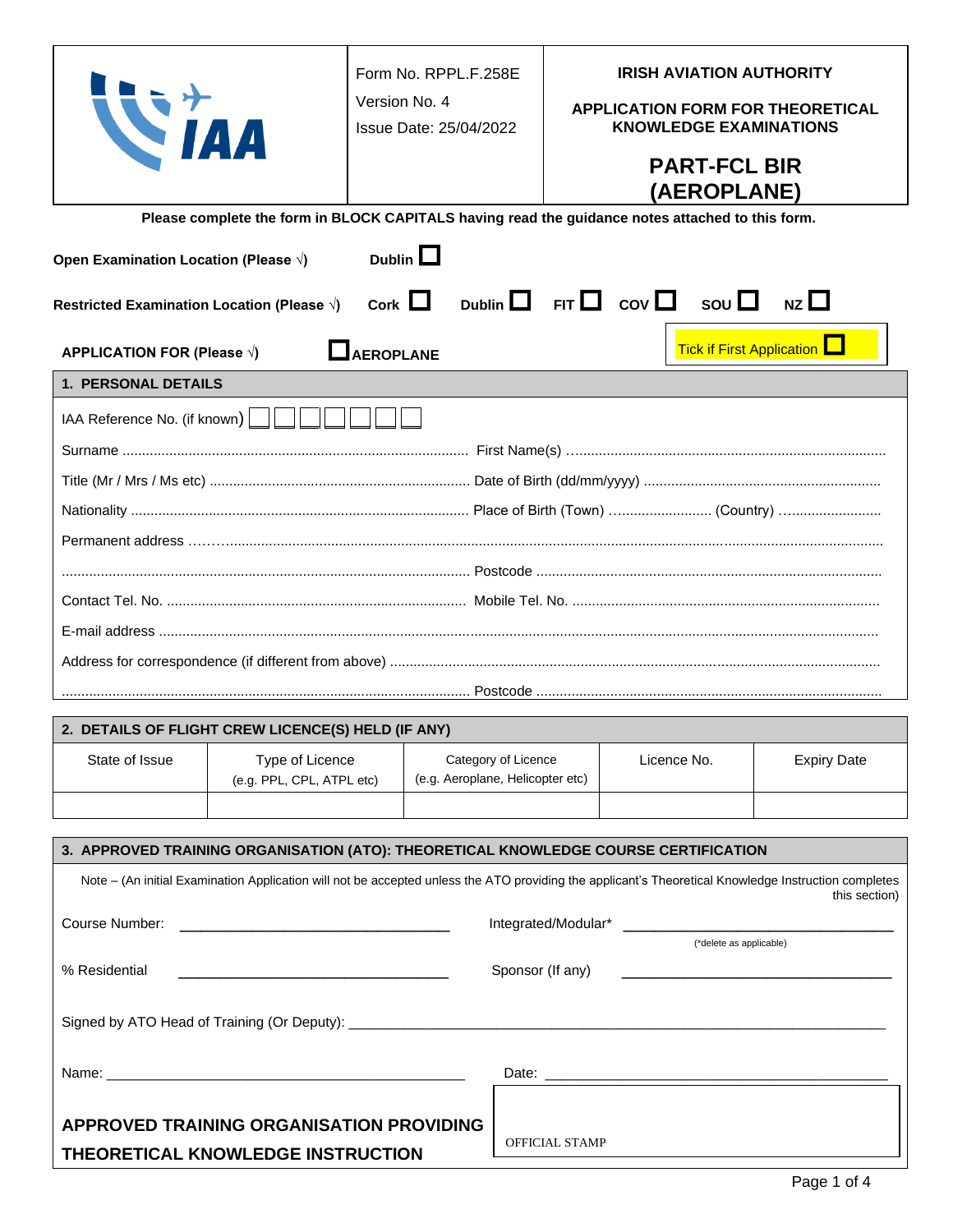### **4. PART-FCL BIR EXAMINATIONS**

| <b>Subject</b>                                                                                                       |      |     | <b>ATTEMPT</b> |     | *2<br><b>Passed</b> |  |
|----------------------------------------------------------------------------------------------------------------------|------|-----|----------------|-----|---------------------|--|
|                                                                                                                      | $*1$ | 1st | 2nd            | 3rd | 4th                 |  |
| M <sub>01</sub>                                                                                                      |      |     |                |     |                     |  |
| <b>Instrumentation, Human Performance, Meteorology</b>                                                               |      |     |                |     |                     |  |
| M <sub>02</sub><br>Air Law, Flight Performance and Planning, Meteorology, Radio<br><b>Navigation</b>                 |      |     |                |     |                     |  |
| M <sub>03</sub><br>Air Law, Instrumentation, Flight Performance and Monitoring,<br><b>Meteorology, Communication</b> |      |     |                |     |                     |  |

**TOTAL NUMBER OF EXAMINATIONS APPLIED FOR:**

**Examination Number (if already known)**

#### **5. IAA SUMMARY PRIVACY NOTICE**

How will we use your information?

The information you provide to us via this form will be used to enable us to carry out our regulatory duties including processing your request to undertake BIR examinations, the administration and maintenance said examinations and of subsequent licences/certificates and for enforcement purposes. We will not disclose any of your information to any organisation without your explicit consent, except where we are obliged to do so under relevant EU and Irish legislation, or to comply with law enforcement agencies.

Where can you find out more?

To find out more about how the IAA respects your privacy, please read our detailed privacy notice at [https://www.iaa.ie/home/footer](https://www.iaa.ie/home/footer-tools/privacy)[tools/privacy](https://www.iaa.ie/home/footer-tools/privacy) or contact our Data Protection Officer at [dataprotection@iaa.ie,](mailto:dataprotection@iaa.ie) or write to Data Protection Officer, Irish Aviation Authority, The Times Building, 11-12 D'Olier Street, Dublin 2, D02 T449.

#### **6. DECLARATION**

I hereby declare that I have read this Application Form, including the guidance sections therein, and all the information given in this form is true and correct to the best of my knowledge and belief. I also declare that I have read and understand Personnel Licensing Advisory Memorandum 001 "Rules to be observed at examinations" available from the IAA website[: www.iaa.ie.](https://www.iaa.ie/publications/docs/default-source/publications/advisory-memoranda/personnel-licensing-advisory-memoranda-(plam)/rules-to-be-observed-at-theoretical-knowledge-examinations)

I understand and accept that various security methods are used during the exams including video monitoring and recording.

Signature ........................................................................................ Date ................................................................................................

**Note:** It is an offence for a person to make, procure to be made, or assist in making any false representations for the purpose of procuring for any reason the issue, validation, extension or re-issue of a licence or the issue, renewal or revalidation of a rating, authorisation or certificate, whether for that person or any other person.

| <b>IAA USE ONLY</b>               |  |
|-----------------------------------|--|
| Date                              |  |
| Cheque/PO/Cash Credit/Debit/Laser |  |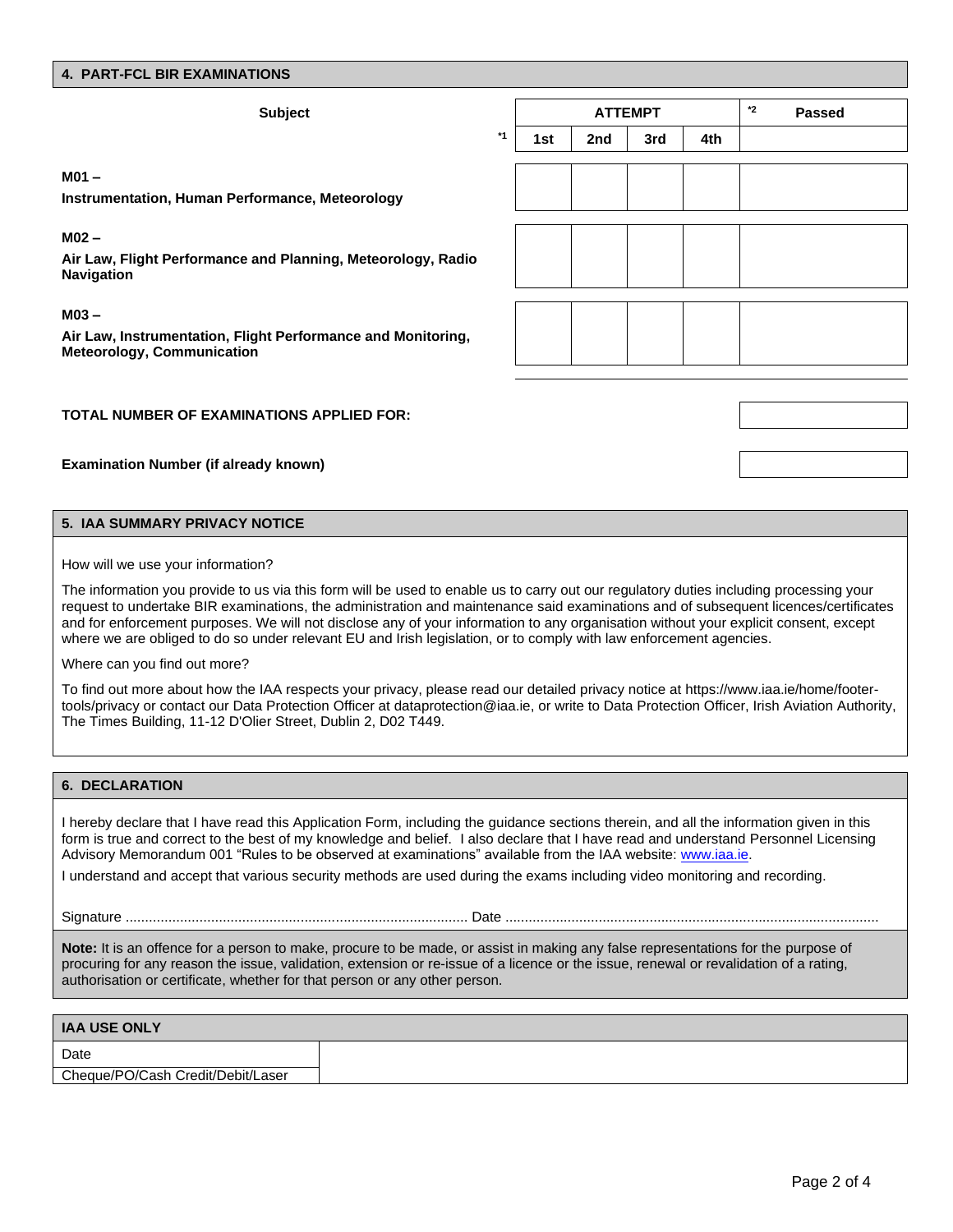## **7. GUIDANCE NOTES ON COMPLETION OF APPLICATION FORM**

Please complete the Application Form in BLOCK CAPITALS

Examinations (Part 4 Application Form)

**\*1** Please enter "✓**"** in the "(1st 2nd, 3rd and 4th ATTEMPT)" box against the subject(s) you wish to take.

**\*2** Enter the date if you passed the subject(s) on a previous attempt or

Write "Exempt' if you have been previously granted a written exemption(s) from a subject(s) by the Irish Aviation Authority.

(FCL.615 IR refers)

## **FCL.025 Theoretical knowledge examinations for the issue of licences**

(a) Responsibilities of the applicant

(1) Applicants shall take the entire set of examinations for a specific licence or rating under the responsibility of one Member State.

(2) Applicants shall only take the examination when recommended by the approved training organisation (ATO) responsible for their training, once they have completed the appropriate elements of the training course of theoretical knowledge instruction to a satisfactory standard.

(3) The recommendation by an ATO shall be valid for 12 months. If the applicant has failed to attempt at least one theoretical knowledge examination paper within this period of validity, the need for further training shall be determined by the ATO, based on the needs of the applicant

Repeat examination subject(s) are charged at the respective cost per subject. Cheques / Postal Orders etc. should be crossed and made payable to "The Irish Aviation Authority". Cash will be accepted from applicants attending The Personnel Licensing Office. If the applicant is paying by Credit Card, the Credit Card details should be entered in the 'Payment' section of Part 8 of this Application Form, or alternatively, applicants can pay by Credit Card by attending The Personnel Licensing Office.

Important: The Authority cannot accept liability for cash sent in the post.

# **THEORETICAL KNOWLEDGE COURSE CERTIFICATION**

This section is to be completed by the Head of Training of the ATO providing the applicant's Theoretical Knowledge Instruction and must be stamped with the ATO's official stamp.

If you are entitled, under Part-FCL.035(b), to sit the examinations without completing a course of ground studies, your application must be accompanied by a letter explaining how the necessary Theoretical Knowledge was acquired.

Important: For correspondence purposes, please print in BLOCK CAPITALS your name and postal address.

Please return your completed Application Form with the appropriate fee to:

Examination Unit, Personnel Licensing Office, Irish Aviation Authority, The Times Building, 11-12 D'Olier Street, Dublin 2, Ireland

Application Forms should reach the Examination Unit at least 21 days before the examination date. Late applications may be refused or be subject to a late application fee supplement (see section 7).

## **SUBMISSION INSTRUCTIONS**

Send your completed application form to:

Personnel Licensing Office, Irish Aviation Authority, The Times Building, 11-12 D'Olier Street, Dublin 2, Ireland.

Please enclose the following: -

This completed Application Form

\_\_ Completed payment form

**Please note that failure to submit all required documentation may result in the return of your application.**